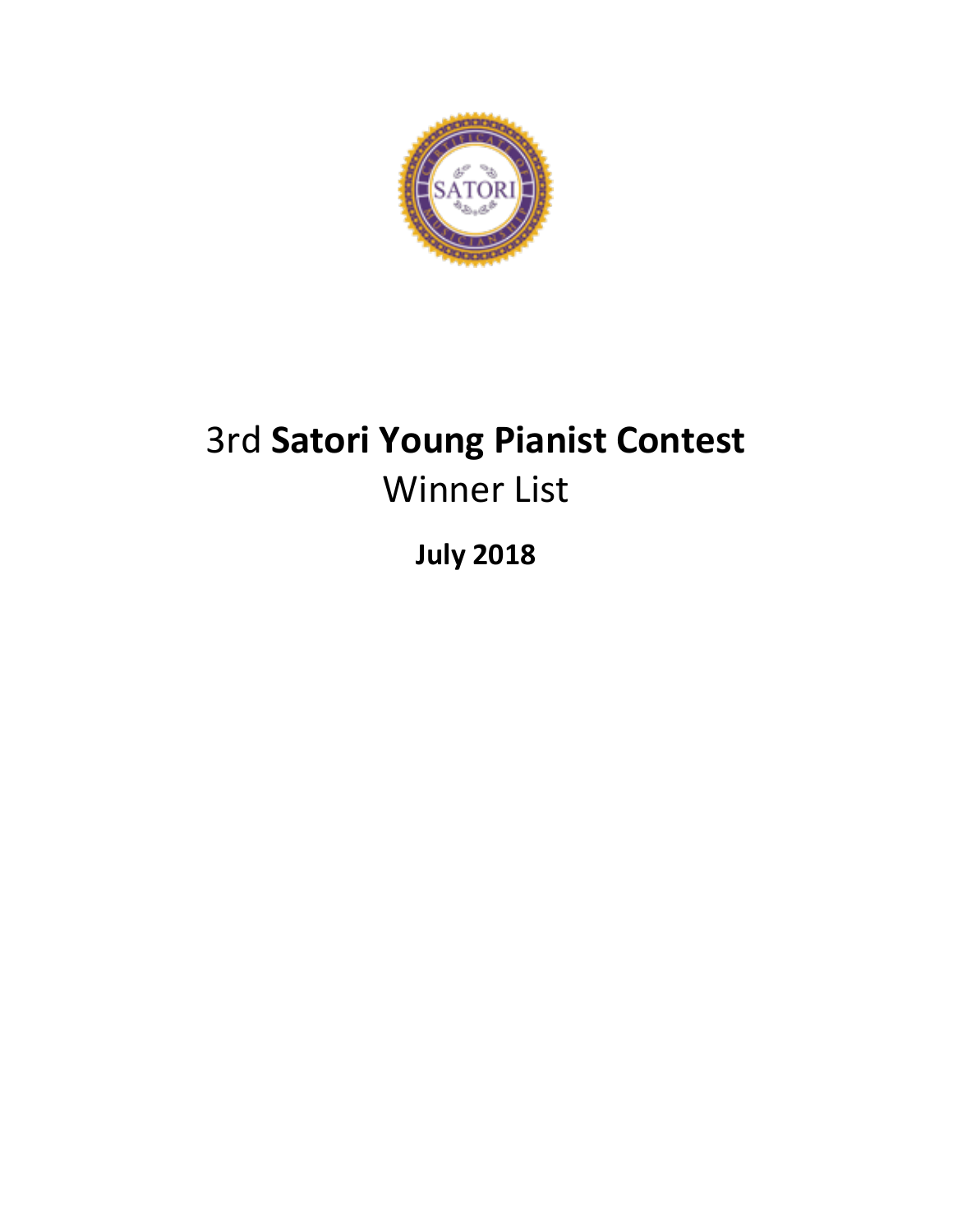## **Satori Young Pianist**

## **Grand Prize**

Thanks to all the contestants, the judges, our volunteers and staff, We're proud to announce the <sup>2nd</sup> Satori Young Pianist Contest has successfully completed. Our Grand Prize Winner, in the "Grand Prize Contest 2018 and Winners' Showcase Concert" held on July 22th 2018, were selected from four age group. Without further ado, please help us congratulate our winner:

#### **Grand Prize Winner**

#### **Satori Young Pianist Scholarship Winner**

(sponsored by *Maestoso Investment Inc. scholarship foundation*) Aldric Gozon

#### **Grand Prize Winner**

| Entry<br>No. | Name            | Category         |    | AgeRepertoire                                         |
|--------------|-----------------|------------------|----|-------------------------------------------------------|
| 118          | Lillian<br>Feng | Age $10 -$<br>12 | 12 | Sonata Op. 78 Mvt. I No. 24 by<br>Beethoven           |
| 205          | Michael<br>Chu  | Age 13 -<br>15   | 15 | Miguel Astor No. 1 from Valses<br>Venezolanos Adriana |
| 19           | Aldric<br>Gozon | Age 16 -<br>19   | 16 | Sonata No. 3 in A minor by<br>Prokofiev               |

#### **Special Prize Winner**

| Entry<br>No. | Name                    | Category           |            | Age Repertoire                                                                |
|--------------|-------------------------|--------------------|------------|-------------------------------------------------------------------------------|
| 398          | Benjamin<br>Lim         | Age 9 and<br>under |            | Sonatina Op. 20, No. 1 by Friedrich Kuhlau                                    |
| 263          | Victor Li               | Age10 - 12         | 11         | Valse in E flat Op. 83 by Durand                                              |
| 41           | Rachel Sang Age 13 - 15 |                    | $\vert$ 13 | Allemande from French Suite No. 5 by J.S.<br>Bach/Sonata in D by D. Scarlatti |
| 97           | Jocelyn<br>Chen         | Age 16 - 19        |            | The Seprents' Kiss by William Bacon                                           |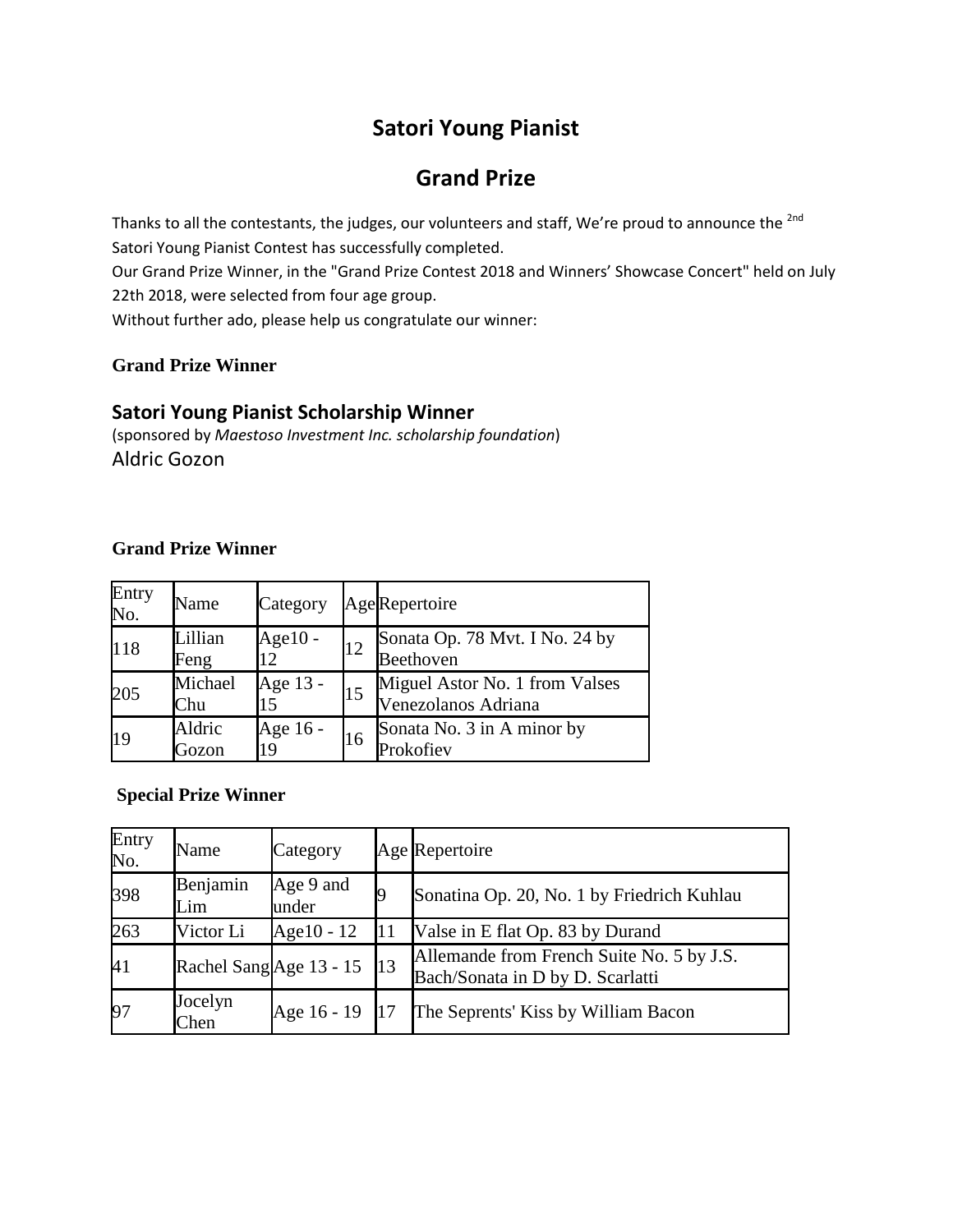# **Open and Prodigy Categories**



First Place winner

PN/O11 Victor Li PN/O12 Lillian Feng PN/O13 Neil Chen PN/O14 Tommy An PN/O15 Michael T. Chu PN/O16 Jane Kim PN/O8 Halyn Kim PN/O9 Kayla Mehldau PN/OA12 Lillian Feng PN/OB11 Adam Lee PN/OB15 Michael T. Chu PN/OB16 Lea Pang PN/OB9 Kayla Mehldau PN/OC13 Sean Kwak PN/P10 Benjamin Lim PN/P13 Lillian Feng PN/P13 Neil Chen PN/PB13 Rachel Sang

Second Place winner



PN/O11 Adam Lee PN/O12 Brian Sang PN/O12 Lauren Won PN/O13 Claire Li PN/O14 Seoyeong Hwang PN/O15 Raymond Wang PN/O16 Stephen Dai PN/OB12 Ruoxi Ding PN/OB9 Benjamin Lim PN/OD13 Chloe Liao and Benjamin Tseng PN/P13 Benjamin Tseng PN/P13 Claire Li PN/P13 Rachel Wang PN/PB13 Claire Li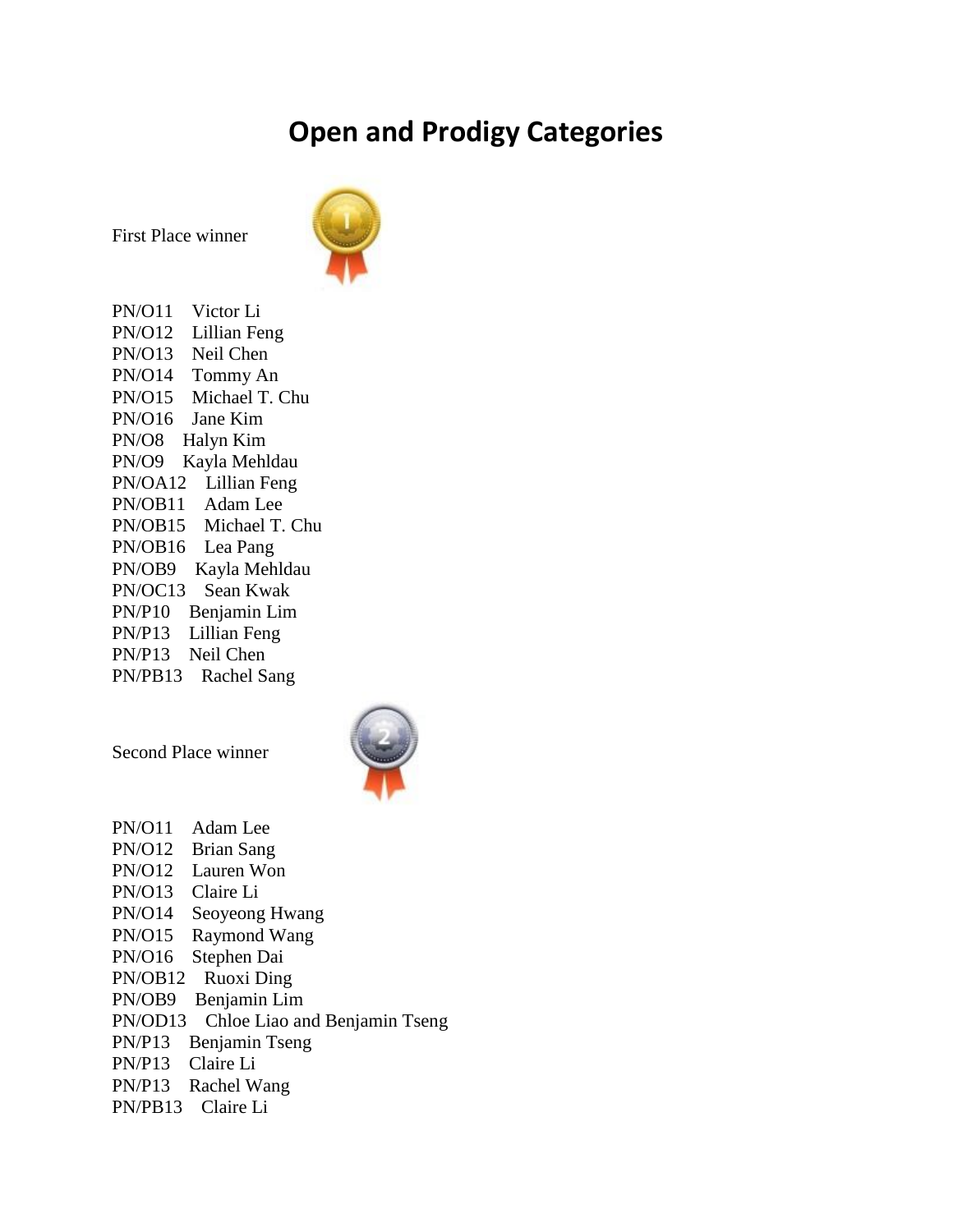Third Place winner



PN/O12 Justine Eden Zee PN/O12 Ruoxi Ding PN/O13 Chloe Liao PN/O15 Eric Sun PN/PB13 Benjamin Tseng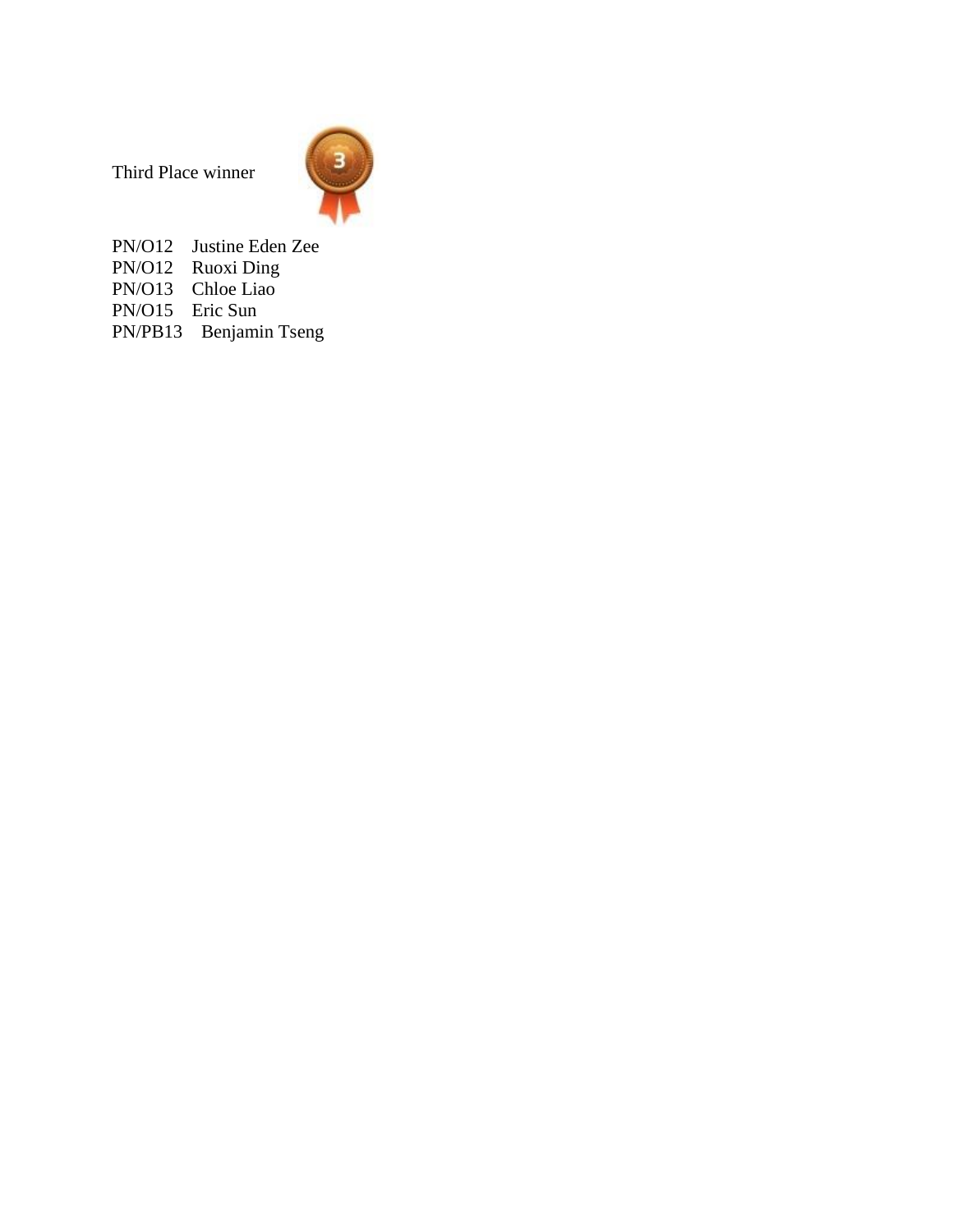## **All Qualified Categories**



First Place winner

PN/E10 Emiliano Landeros PN/E10 Jaewon Min PN/E11 Elizabeth Noh PN/E13 Aaron Jimenez PN/E16 Joanna Ahn PN/E7 Jaelyn Kim PN/E7 Victor Kim PN/E8 Emma Lee PN/E8 Rianne Paek PN/E9 Kate Kim PN/E9 Lena Lee PN/E9 Vivian Noh PN/EA7 Jaden Gilkes PN/EA9 Abigail Han PN/EB8 Brendan Park PN/J10 Kenny Park PN/J10 Lena Kim PN/J10 Zoe Park PN/J11 David Kim PN/J12 Elissa Ahn PN/J13 Jeah So PN/J7 Lena Seo PN/J8 Jacob Hong PN/J9 Aiden Lee PN/J9 Benjamin Lim PN/JA7 Daniel Hajun Kim PN/JB10 Zoe Park PN/Q10 David Lim PN/Q11 Kayla Kim PN/Q11 Nadya Hitomi PN/Q12 Jasmine Chao PN/Q12 Roxana Olivier PN/Q13 Melody Chang PN/Q14 Ryan Kim PN/Q16 JeaYun (Joseph) Kim PN/Q17 Rojan Javaheri PN/Q8 Ariel kuei PN/Q9 Ara Kwon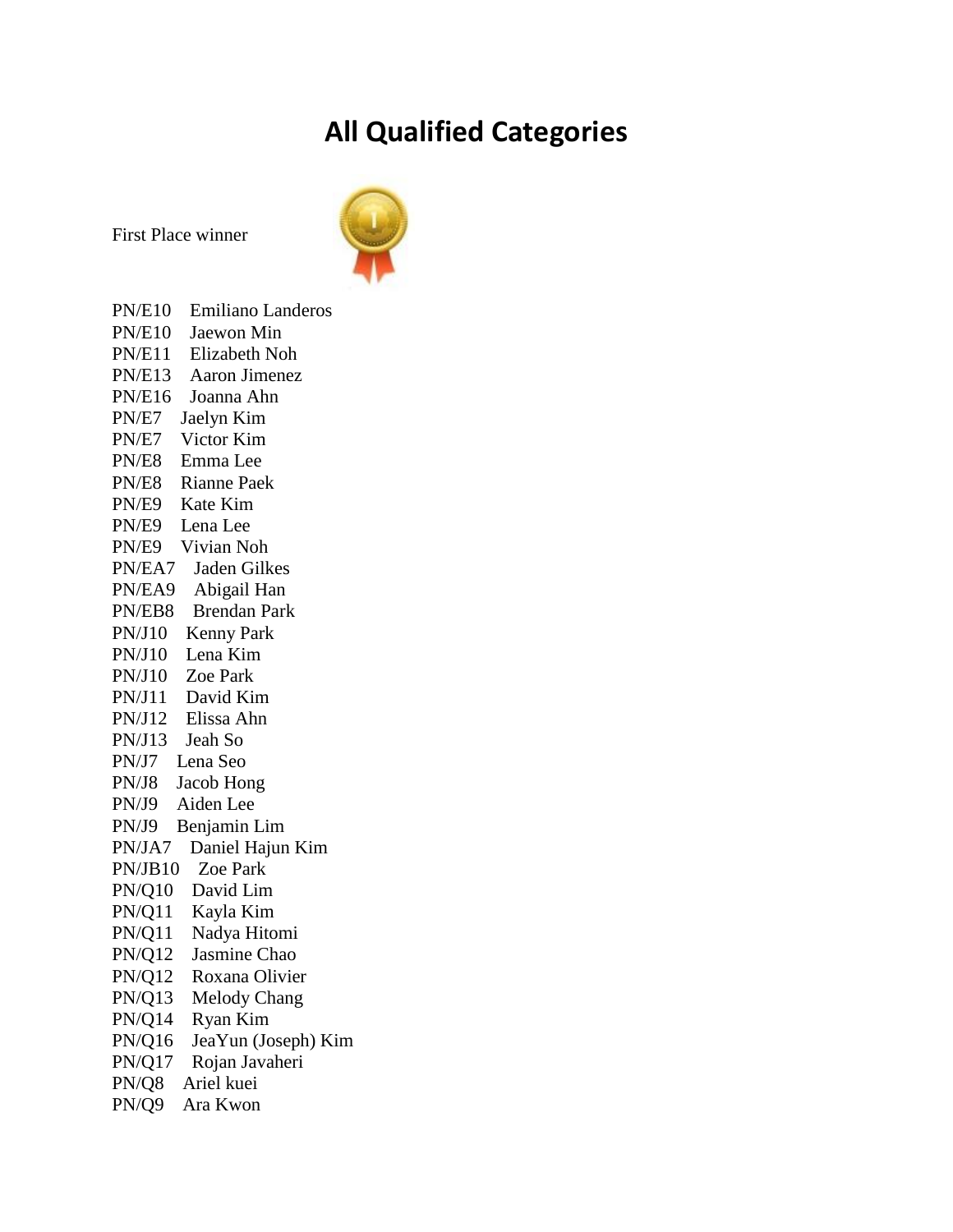PN/QA13 Melody Chang PN/QA8 Caden Hemus PN/QB10 Ashlyn Kim PN/QB11 Nadya Hitomi PN/QB12 Roxana Olivier PN/QB8 Addison Kyle PN/QC9 Clayton Fong PN/QD9 Avery Tseng and Kimberly Zhang

Second Place winner



PN/E10 Carolyne Lim PN/E10 Joshua Hwang PN/E11 Clarissa Choi PN/E7 Atticus Kwok PN/E8 Danica Kim PN/E9 Luke Kang PN/E9 Noah Hamin Koo PN/E9 Olivia Jeong PN/J10 Erwin Huertas PN/J10 Kseniya Kim PN/J11 Aiden Kim PN/J13 Mounia Rahman PN/J14 Joshua Ho PN/J14 Maxmilion Song PN/J15 Malina Adams PN/J7 Hailey Lee PN/J8 Autumn Dym PN/J8 Jenna Zheng PN/J9 Cayden Kim PN/J9 Nathan Ho PN/JB10 Jaden Park PN/Q10 Annie Lam PN/Q11 Yvonne Wu PN/Q12 Allison Su PN/Q13 Carson Yee PN/Q14 Gina Lee PN/Q14 Soh (Sandy) Kang PN/Q15 Junah Kim PN/Q16 Sondia Luong PN/Q17 Paul Kim PN/Q8 Kimberly Zhang PN/Q9 Chloe Lee